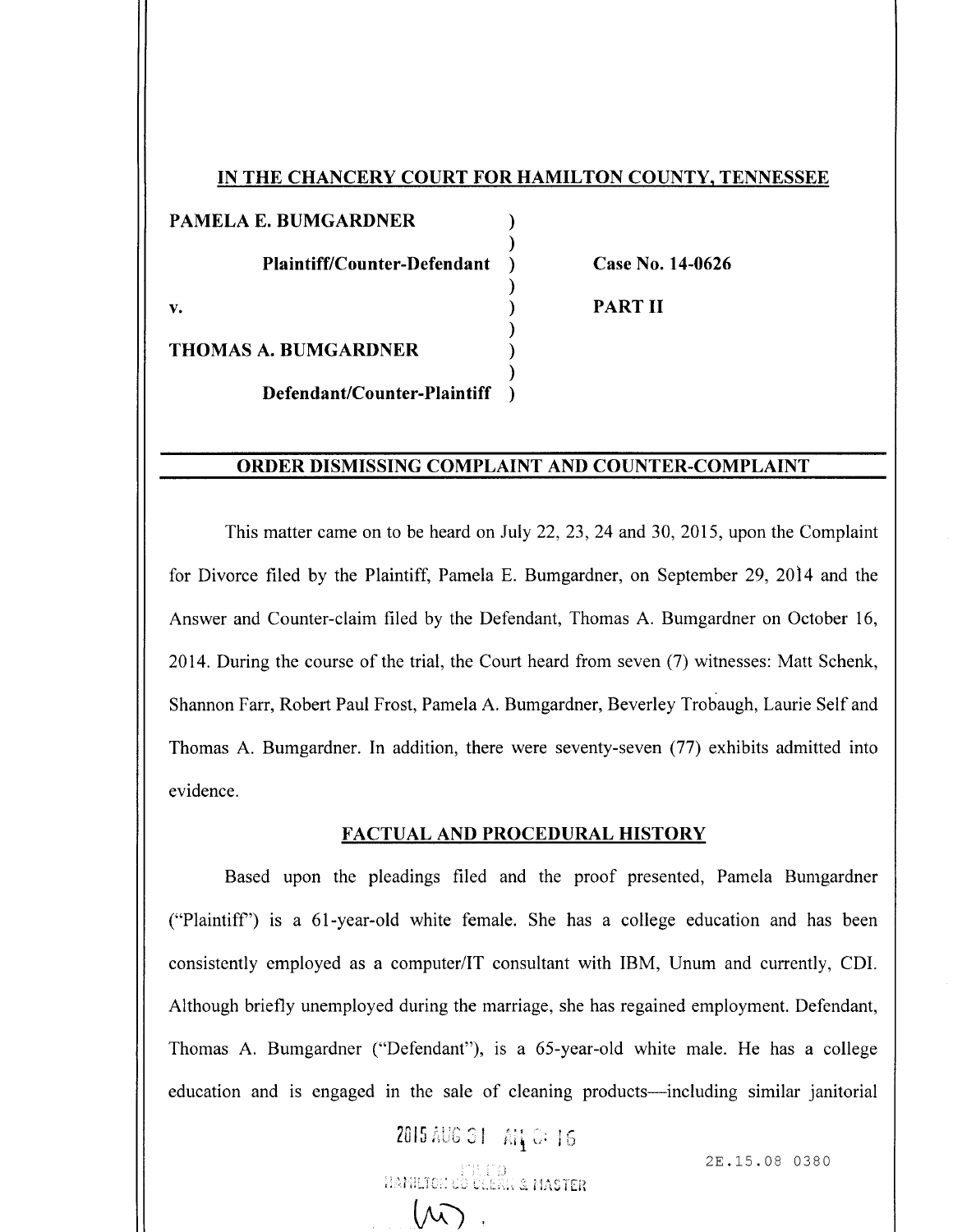chemicals and products— through his company, SIS, Inc. The parties were married on November 25, 2002, making this <sup>a</sup> marriage of over twelve ( 12) years. There are no children born of this marriage.

Through much of the marriage and on September 29, 2014, the Parties lived together, as man and wife, at their residence located on Signal Mountain in Hamilton County, Tennessee. As noted above, Plaintiff filed for divorce on September 29, 2014. She alleged the existence of irreconcilable differences pursuant to Tenn. Code Ann. § 36-101(14) or, alternatively, inappropriate marital conduct pursuant to Tenn. Code Ann.  $\S 36-4-101(11)$ . See Pl.'s Compl. ¶ 6. However, her verification page attached to the Complaint was executed on September 24, 2014. Incorporated in the Complaint was a request for a temporary restraining order, which, upon the verified contents of the Plaintiff's Complaint, the Court granted, ex parte, on September 29, 2014. Simply stated, based upon the evidence presented, including the Plaintiff's admission of voluntarily engaging in intimate relations with the Defendant through September 28, 2014, the allegations contained in Paragraph 9 of the Complaint allegedly supporting the entry of the temporary restraining order and allegedly representing the grounds for the entry of a divorce were untrue.

Not to be outdone, Defendant was served with the Summons and Complaint on October 1, 2014. Although Defendant claimed that service was affected thereafter, there was no credible evidence presented to question the date of service as reflected on the returned summons. On October 2, 2014, Defendant visited his bank and, to an unknown degree, engaged in certain "discourse" with the contents of one of the parties' safety deposit boxes.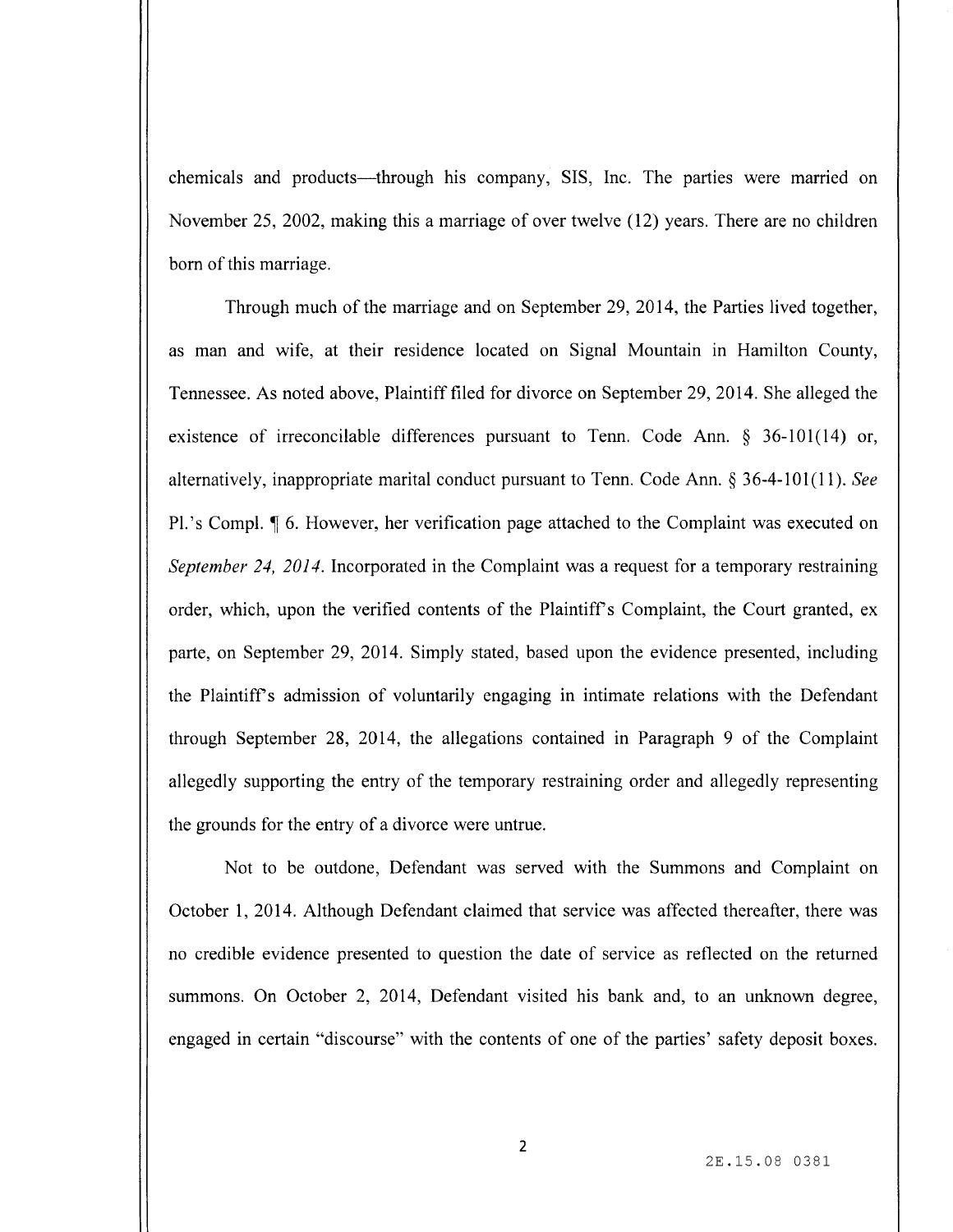The degree of his discourse and/or the amount of money and/or items he obtained remains unknown. The box, at the time of trial, however, was empty.

On October 10, 2014, the Temporary Restraining Order was dissolved and the parties entered into an agreement, reflected in Paragraph 3 of the Court's October 10, 2014 Order, to share the marital residence once again. The parties resumed living in the marital residence together that same day or soon thereafter.

On October 16, 2014, while residing with the Plaintiff, Defendant filed his Answer and Counterclaim. He admitted the existence of irreconcilable differences but denied that he was guilty of inappropriate marital conduct. Answer  $\parallel$  6. He asserted in his Counter-Complaint that Plaintiff was guilty of inappropriate marital conduct pursuant to Tenn. Code Ann. § 36-4-101(11). Def.'s Compl.  $\P$ 1.

The only amendment to the pleadings prior to trial was pursuant to an Agreed Order entered March 23, 2015, modifying the Plaintiff's prayer for relief to include a request for the restoration of her maiden name.

Notwithstanding both parties' lack of compliance with Local Rule  $10.01(a)$  and (b), concerning the filing of financial statements, listing assets and liabilities and a proposed division of property ten days prior to trial, the case proceeded to trial on the dates noted above.

## LEGAL ANALYSES

## I. Jurisdiction

The Tennessee Court of Appeals has noted that Obergefell v. Hodges, 135 S. Ct. 2584 2015) affected what is, and must be recognized as, a lawful marriage in the State of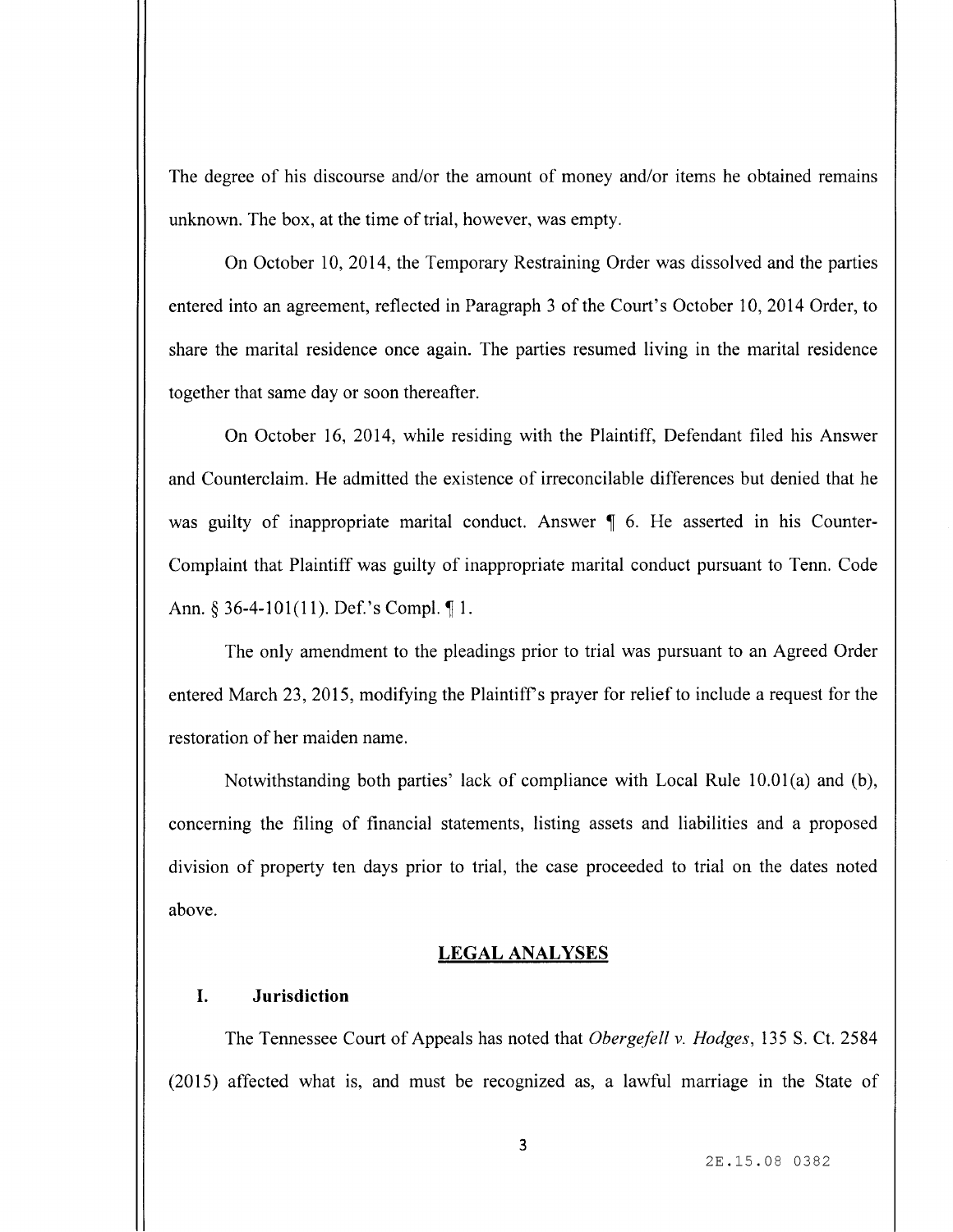Tennessee. Borman v. Pyles-Borman, Tenn. Ct. App. Case No. E2014-01794-COA-RV-CV, filed August 4, 2015. This leaves <sup>a</sup> mere trial level Tennessee state court judge in <sup>a</sup> bit of <sup>a</sup> quandary. With the U.S. Supreme Court having defined what must be recognized as <sup>a</sup> marriage, it would appear that Tennessee's judiciary must now await the decision of the U.S. Supreme Court as to what is *not* a marriage, or better stated, when a marriage is *no longer* a marriage. The majority's opinion in *Obergefell*, regardless of its patronizing and condescending verbiage, is now the law of the land, accurately described by Justice Scalia as "a naked judicial claim to legislative—indeed, *super*-legislative—power." Obergefell, 135 S. Ct. at 2629 ( Scalia, J., dissenting). Thus, it appears there may now be, at minimum, ( and obviously without any specific enabling legislation) concurrent jurisdiction between the state and federal courts with regard to marriage/divorce litigation. Perhaps even more troubling, however, is that there may also now be <sup>a</sup> new or enhanced field of jurisprudence— federal preemption by "judicial fiat." Preemption, being based upon the Supremacy Clause (U.S. Const. art. VI, cl. 2), has generally been effected by the U.S. Congress through federal legislation. See Oneok, Inc. v. Learjet, Inc., 135 S. Ct 1591, 1595 (2015). Further, there is (or at least there once was) a presumption against finding preemption of state law in areas traditionally regulated by the States. California v. ARC Am. Corp., 490 U.S. 93, 101 (1989). Regardless of this presumption, and regardless of the states' traditional regulation of the area of marriage and divorce, and regardless of what might now arguably be concurrent state and federal jurisdiction to address those issues, what actually appears to be the intent and ( more importantly) the *effect* of the Supreme Court ruling is to preempt state courts from addressing marriage/divorce litigation altogether. The presumption of concurrent state-court jurisdiction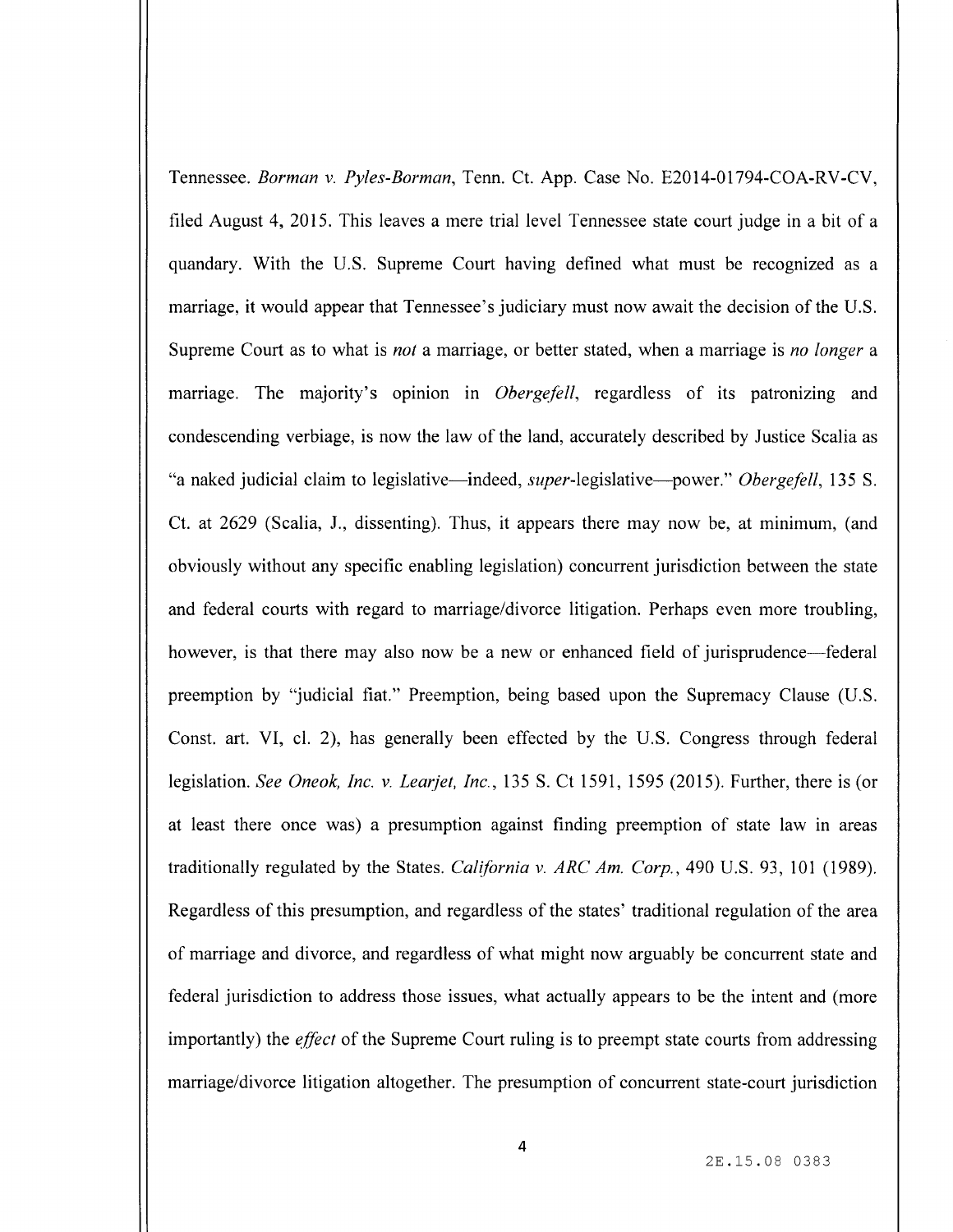is overcome by "a clear incompatibility between state-court jurisdiction and federal interests." Mims v. Arrow Fin. Servs., LLC, 132 S. Ct 740, 748 (1981) (quoting Gulf Offshore Co. v. Mobil Oil Corp., 453 U.S. 473, 478 (1981)). According to the majority opinion, "marriage is a keystone of the *Nation's* social order" and is "a central institution of the *Nation's* society." Obergefell, 135 S. Ct. at 2590 (emphasis added). Perhaps Tennessee's perspective concerning keystones and central institutions must submit to the perspective of those so much higher and wiser than ourselves. To say the least, Tenn. Const. art. XI, § 18, having been adopted by the people of the State of Tennessee in 2006 as reflecting the will, desire, public policy and law of this State, and to be applied by its judiciary, seems a bit on the incompatible side with the U.S. Supreme Court's ruling. Interestingly, Tenn. Const. art. XI, § 18 is barely mentioned<sup>1</sup>, let alone expressly overruled, by Obergefell. In fact, the only reference to Tenn. Const. art. XI, § 18 in *Obergefell* this Court has located is in one of the opening paragraphs—not in the holding. One would think that if the U.S. Supreme Court intended to overturn all or part of <sup>a</sup> state's constitution, it would do so expressly, rather than by implication.<sup>2</sup> The conclusion reached by this Court is that Tennesseans, corporately, have been deemed by the U.S. Supreme Court to be incompetent to define and address such keystone/ central institutions such as marriage and, thereby, at minimum, contested divorces. Consequently, since only our federal courts are wise enough to address the issues of marriage— and therefore contested divorces—it only follows that this Court's jurisdiction has been preempted. At least,

<sup>&</sup>lt;sup>1</sup> In all candor, this Court feels the inclusion of Tenn. Const. art. XI.  $\S$  18 once in a string citation stretches the definition of the word "mentioned." See Obergefell, 135 S. Ct. at 2593.

<sup>&</sup>lt;sup>2</sup> Perhaps, by implication, Tenn. Const. art. I,  $\S$  2, has been similarly overruled? It provides: "That government being instituted for the common benefit, the doctrine of non-resistance against arbitrary power and oppression is absurd, slavish, and destructive of the good and happiness of mankind." Tenn. Const. art. I, § 2.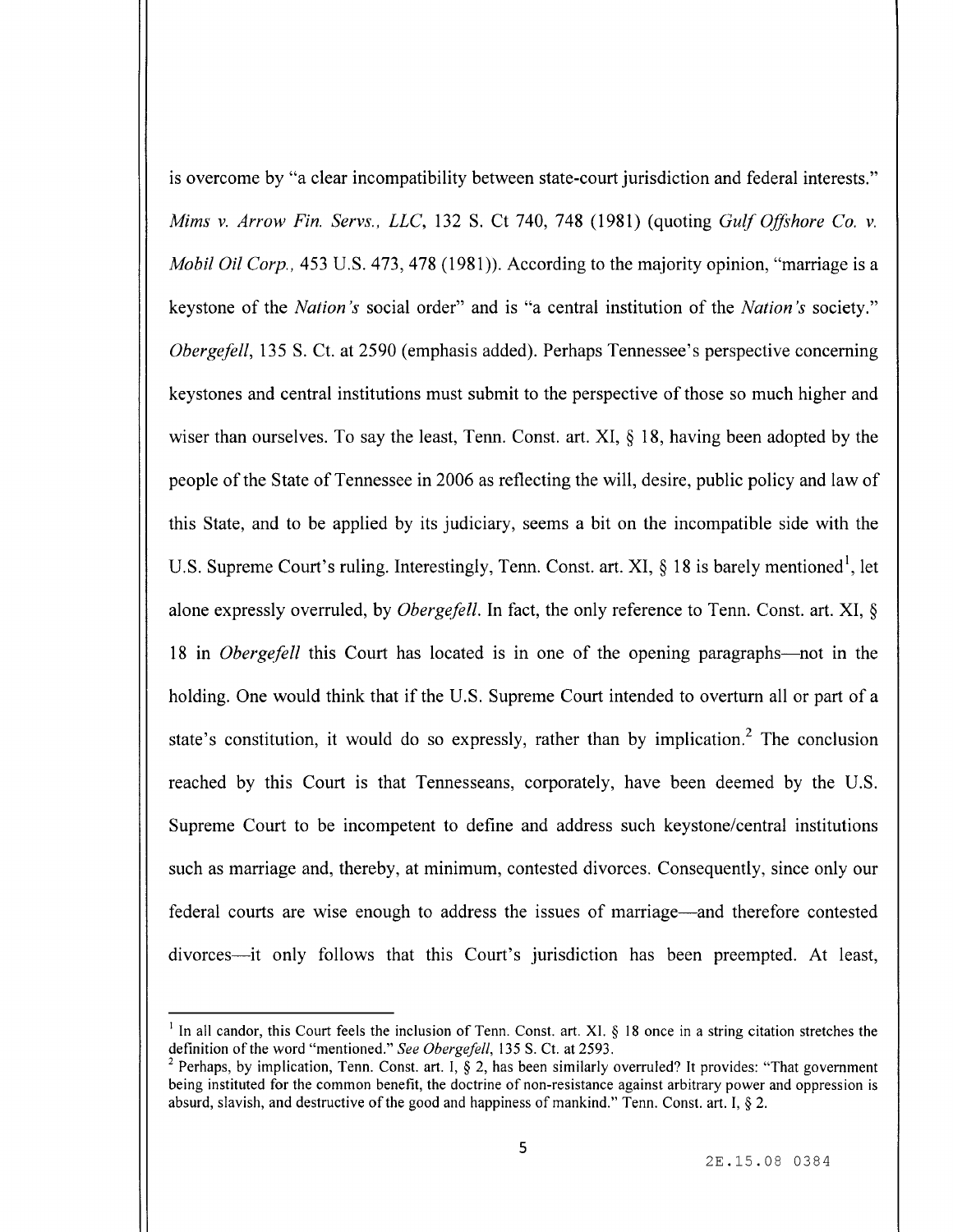according to Justice Scalia, the majority opinion in *Obergefell* represents "social transformation without representation." Obergefell, 135 S. Ct. at 2629 (Scalia, J., dissenting). It also appears to have removed subject matter jurisdiction from this Court. As <sup>a</sup> result, the Complaint and Counter -claim are dismissed.

Although this Court has some vague familiarity with the governmental theories of democracy, republicanism, socialism, communism, fascism, theocracy, and even despotism, implementation of this apparently new "super-federal-judicial" form of benign and benevolent government, termed "krytocracy" by some and "judi-idiocracy" by others, with its iron fist and limp wrist, represents quite <sup>a</sup> challenge for a state level trial court. In any event, it should be noted that the victory of personal rights and liberty over the intrusion of state government provided by the majority opinion in Obergefell is held by this Court only to have divested subject matter jurisdiction from this Court when a divorce is contested. *Individuals*, at least according to the majority opinion, are apparently authorized (along with the federal judiciary) to define when a marriage begins *and, accordingly, ends*, (without the pesky intervention/intrusion of a state court) leaving irreconcilable divorces under Tenn. Code Ann. § 36-4-101(11), Tenn. Code Ann. § 36-4-103, and perhaps even Tenn. Code Ann. § 36-4-129 to some degree (but only when the grounds and/or irreconcilable differences are stipulated), intact and within the jurisdiction of this Court to address.

### II. Statutory Discussion

It appears to be taken for granted by some that the mere filing of a divorce complaint will result in the entry of a divorce decree. However, Tennessee has not adopted a complete no- fault" divorce approach. Causes for divorce are prescribed by statute, and the courts have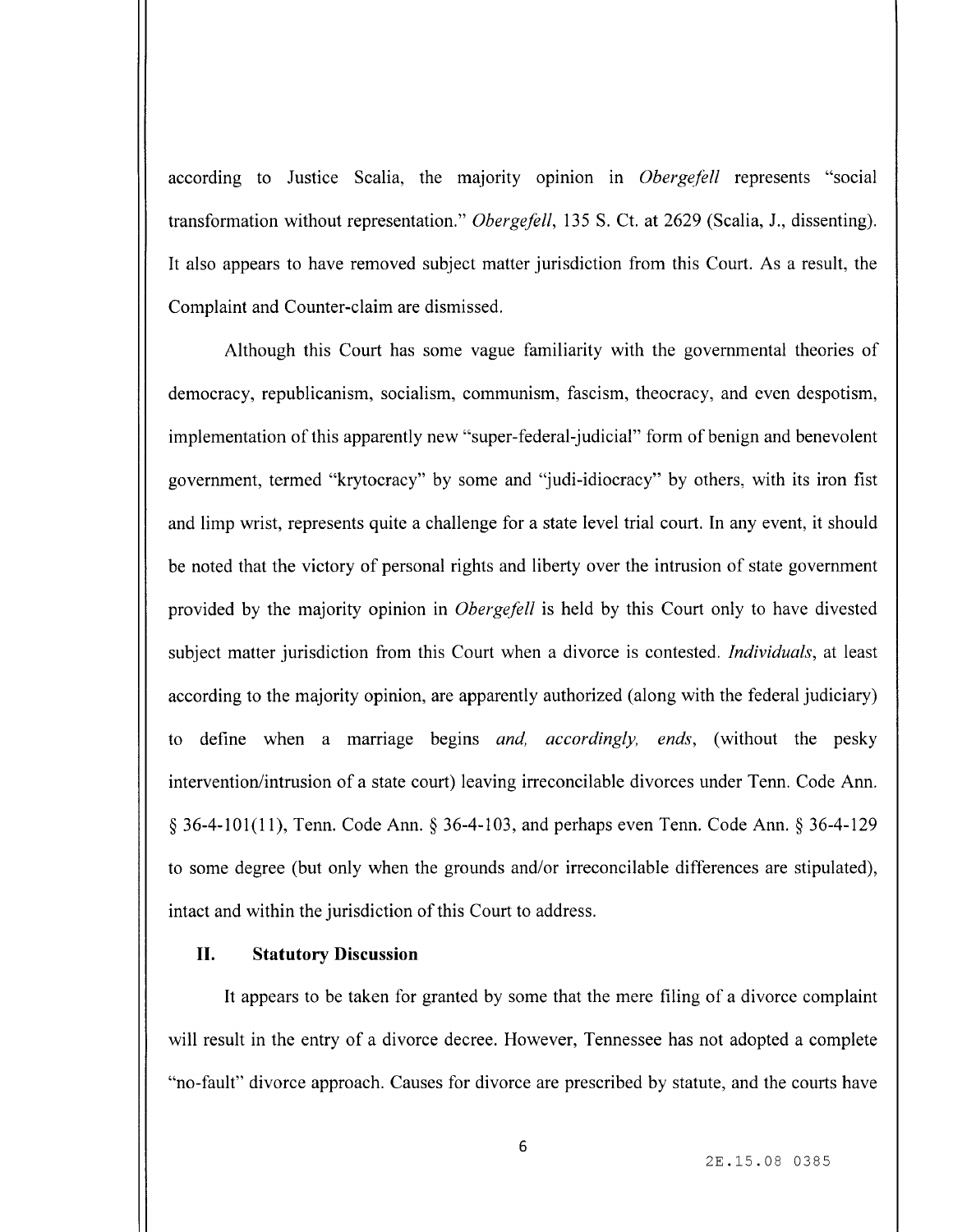no authority to grant a divorce except for causes thus prescribed. Stargel v. Stargel, 107 S. W.2d 520, 523 ( Tenn. Ct. App. 1937). As in any civil case, the burden of proof is upon the party making the claim for relief to show his or her entitlement to that relief. In a divorce case, the party seeking a divorce must show by <sup>a</sup> preponderance of the evidence that the opposing party has engaged in conduct that falls within the statutory provisions. At least with regard to this case, three statutes have been pled and are therefore relevant: Tenn. Code Ann. 36- 4- 101( 11), ( 14); Tenn. Code Ann. § 36- 4- 103; and Tenn. Code Ann. § 36- 4- 129.

Tenn. Code Ann. § 36-4-101(11) and Tenn. Code Ann. § 36-4-103 are the irreconcilable differences statutes. Although pled by both parties, no marital dissolution agreement has been executed (let alone presented to the Court). Clearly, and at least presently, Tenn. Code Ann.  $§36-4-103(e)$  precludes granting a divorce on the basis of irreconcilable differences without the execution of a marital dissolution agreement. Therefore, no further discussion on this basis for divorce is warranted.

Tenn. Code Ann.  $\S$  36-4-101(11) gives the court authority to grant a divorce if "[t]he husband or wife is guilty of such cruel and inhuman treatment or conduct towards the spouse as renders cohabitation unsafe and improper, which may also be referred to in the pleadings as inappropriate marital conduct."

The evidence provided by the parties as it relates to this ground for divorce was mixed, at best. Plaintiff allegedly sent marital funds to her sister to benefit her economically disadvantaged mother and/or her sister-in-law in light of her brother's incarceration in Alabama. Defendant allegedly placed substantial amounts of cash in safe deposit boxes, arguably to benefit his daughters. The actions of the parties were not illegal and the conduct,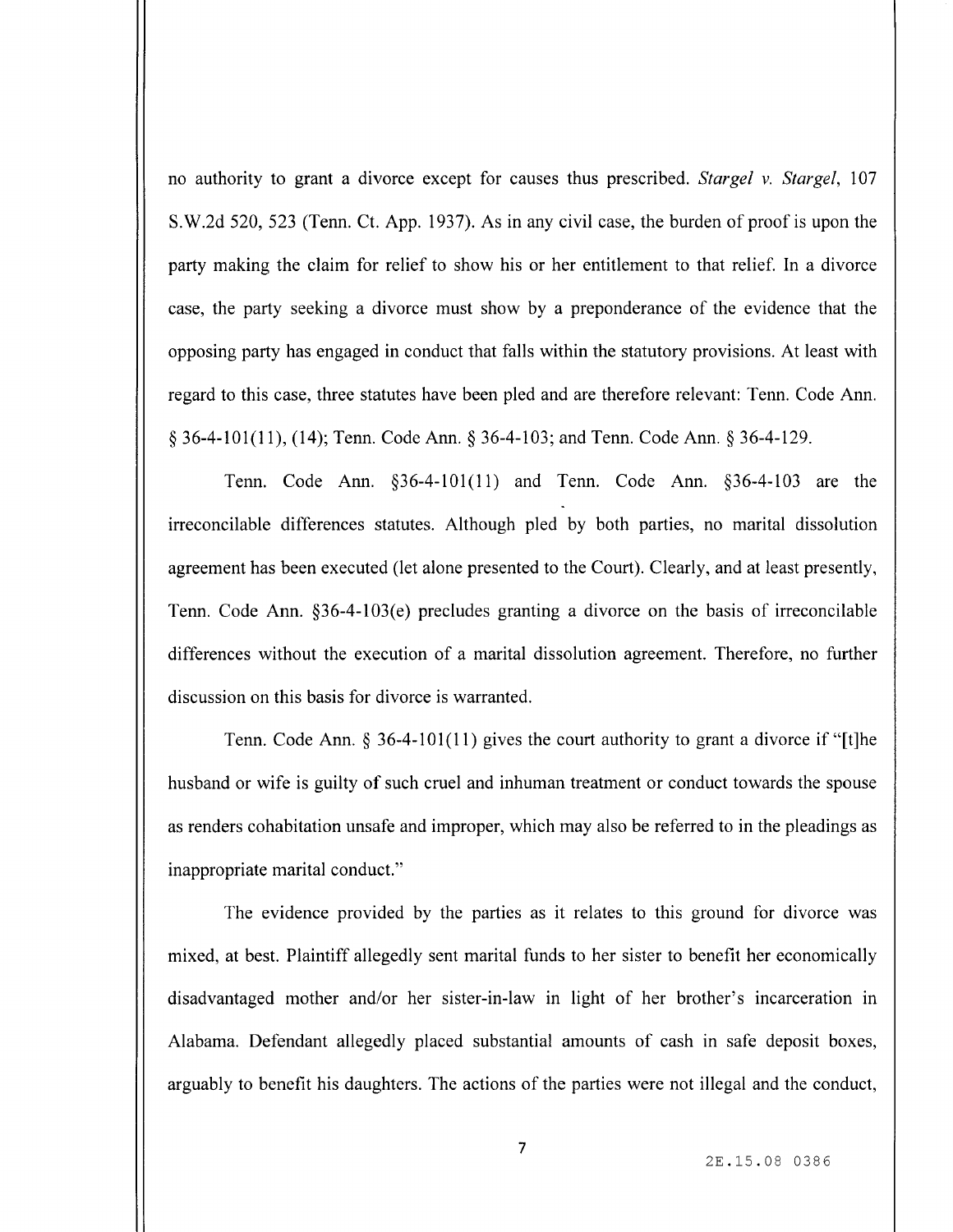if not the degree of the conduct, was known, and to <sup>a</sup> degree, consented to, by the parties prior to the filing of the divorce. Certainly, according to the parties' agreement as reflected in the October 10, 2014, Order, further cohabitation in the same residence, albeit on different levels of the same house, was not considered by the parties as either unsafe or improper. Rather, on the issue, Plaintiff's testimony was "I never asked him to leave and he can return at any time." Further, Defendant's testimony was that Plaintiff "is nice, that their intimacy was good and that, for the most part, she works hard."

The fact that much of the testimony provided by the parties on other issues was suspect from <sup>a</sup> credibility perspective will be discussed in greater detail later in this opinion. Overall, however, neither party proved inappropriate marital conduct by <sup>a</sup> preponderance of the evidence. The parties' failure to do so warrants dismissal. See Brooks v. Brooks, E2001- 00590-COA-R3CV, 2001 WL 1181609 (Tenn. App. Oct. 9, 2001).

Tenn. Code Ann. § 36-4-129 allows for certain stipulations regarding an action for divorce. Subpart (a) provides: "In all actions for divorce from the bonds of matrimony or legal separation the parties may stipulate as to grounds and/or defenses." No such stipulation was presented by the parties to the Court. Subpart (b) provides:

The court may, upon stipulation to or proof of any ground of divorce pursuant to  $\S$  36-4-101, grant a divorce to the party who was less at fault or, if either or both parties are entitled to <sup>a</sup> divorce or if <sup>a</sup> divorce is to be granted on the grounds of irreconcilable differences, declare the parties to be divorced, rather than awarding a divorce to either party alone.

Although this could be interpreted to extend to this Court the authority to grant a divorce to either party or both if any ground of divorce provided by Tenn. Code Ann.  $\S$  36-6-101 is proven, regardless of whether it is pled, this interpretation would appear to eliminate the need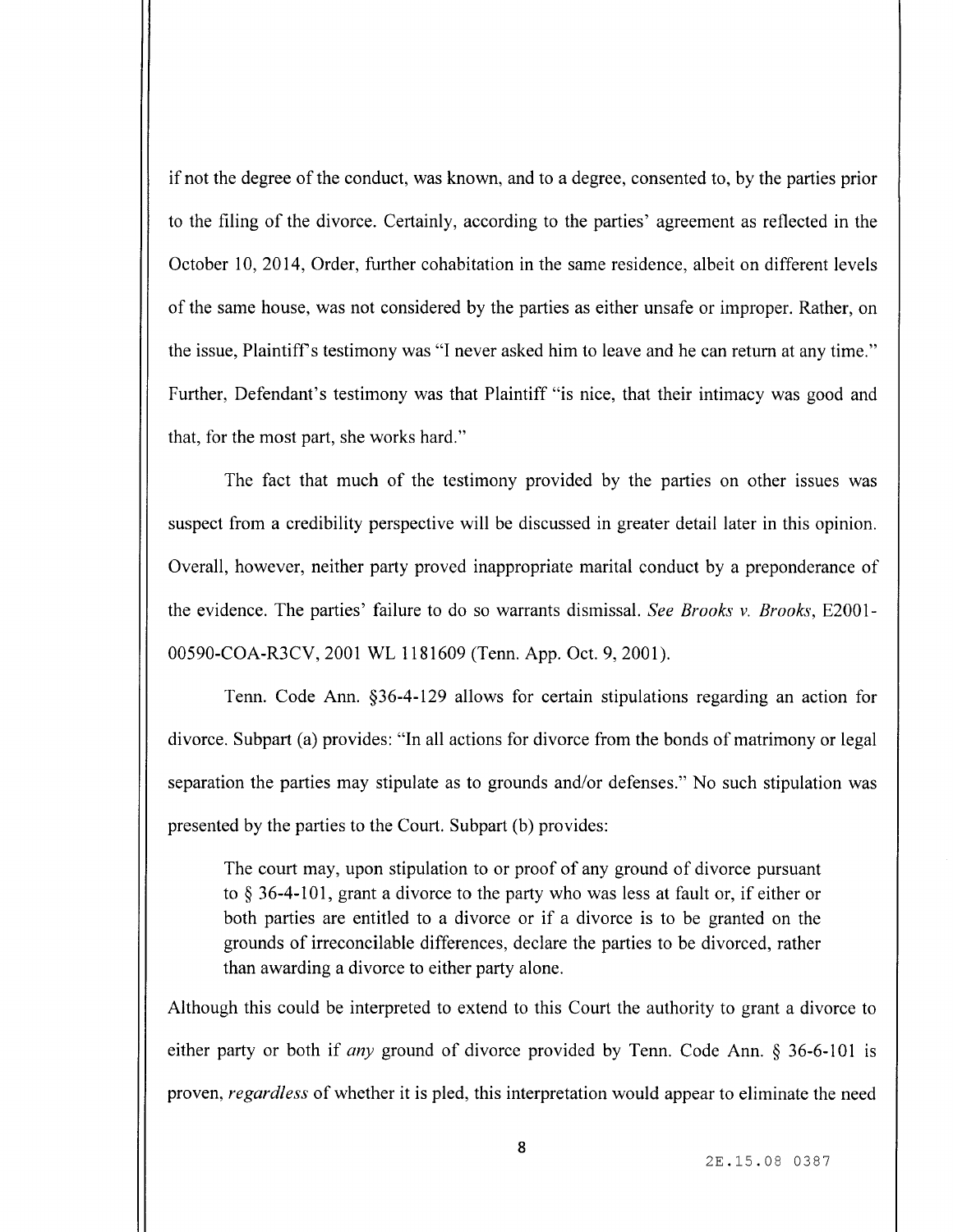to plead and prove specific grounds. One would think that this interpretation would run afoul of the Tennessee legislature's prerogative concerning divorce cases and Tennessee's reluctance to promote trial by ambush. See, e.g., George v. Bldg. Materials Corp. of Am., 44 S. W.3d 481, 487 ( Tenn. 2001) ( stating that the " specific pleading requirements of Tenn. R. Civ. P. 8. 03 are designed to prevent trial by ambush").

As noted above, neither party amended their pleadings to assert any additional grounds under Tenn. Code Ann. § 36-4-101. In her post-trial filing Plaintiff asserts that Earls v. Earls, 42 S. W.3d 877 ( Tenn. Ct. App 2000) provides support for the entry of <sup>a</sup> divorce because of the conduct of the parties after the filing for the divorce through the date the case was heard. However, as noted in *Earls*, "[w]hile the courts should take the parties' desires into consideration, they must ultimately render a decision called for by the law and the facts." Earls, 42 S. W.3d at 884 ( internal citation omitted).

Although the time between the date of the filing for divorce and the date the case was tried is similar to Earls, there was little else similar to Earls or the cases cited therein proven at trial. For example, unlike Brown v. Brown, No. 02A01 -9108 -CV -00168, 1992 WL 5243 Tenn. Ct. App. Jan. 16, 1992), there was no proof of any " unacceptable" conduct by one spouse while providing care for the other during <sup>a</sup> long-term illness resulting in " mental anguish and distress." Earls, 42 S.W.3d 877 at 882 (citing Brown, 1992 WL 5243, at \*3). Nor was there proof here, as in *Earls*, of throwing objects and name-calling. See Earls, 42 S.W.3d at 884. Ultimately, as the Court of Appeals noted in Earls, the decision regarding the existence of grounds for divorce depends upon the parties' conduct towards each other. Id. Here, the proof concerning the parties' conduct towards each other included resumption of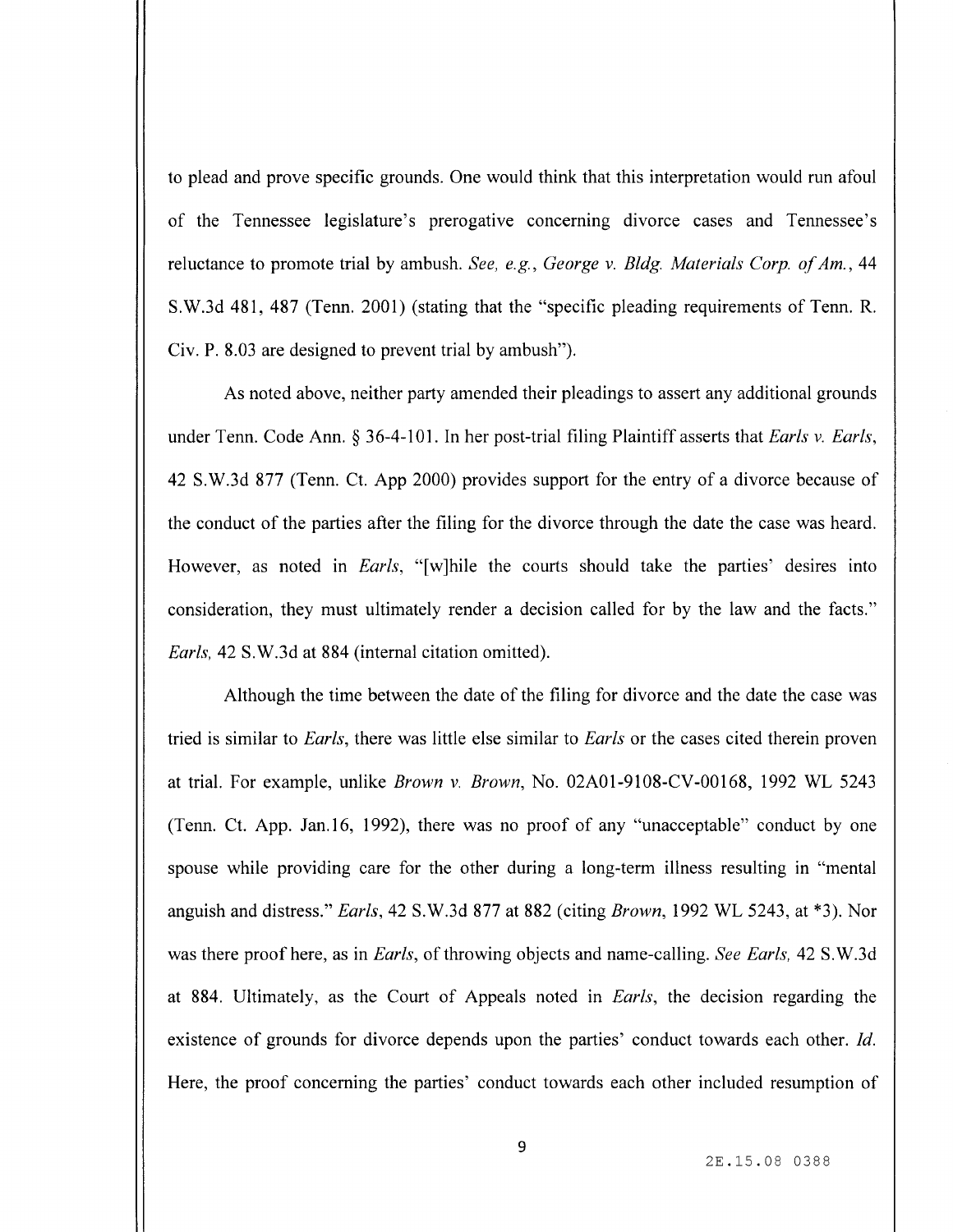cohabitation, cordial communications, Defendant's making the Plaintiff an officer in his company, and favorable testimony relating to European and Caribbean cruises as well as travel to Hawaii where the parties purchased a time- share. These marital activities all occurred after the singular event by Defendant, alleged by the Plaintiff to have occurred in 2012, and upon which Plaintiff claimed entitled her to a temporary restraining order when she filed for divorce in 2014.

The Court is also compelled to comment upon its observations concerning the credibility and demeanor of the Plaintiff and Defendant. As noted when the Court announced its decision, this matter suffers from <sup>a</sup> bad case of excellent cross- examination. Perhaps the Court's observation as announced was less than delicate, but the fact that the parties were "gutted like a fish" during cross-examination is nonetheless accurate. Without providing an extensive listing of the full extent of the parties' short -comings, the Court will start with the Plaintiff. No legally justifiable excuse was offered by the Plaintiff for the delay between her experiencing Defendant's alleged intemperate comments in 2012 and the date of the filing of the Complaint. Nor was there any persuasive testimony concerning why the Court should disregard all of the marriage -enforcing activities thereafter. Finally, the only excuse for Plaintiff's decision to be intimate with Defendant *after* she had executed her "fear for her safety" verification page in support of the divorce and request for a Temporary Restraining Order was "I wanted to give him one more chance" to avoid the filing. Although the text of the transcript of the trial may not reveal it, arrogant and disingenuous best describe the Plaintiff's demeanor, particularly on cross-examination.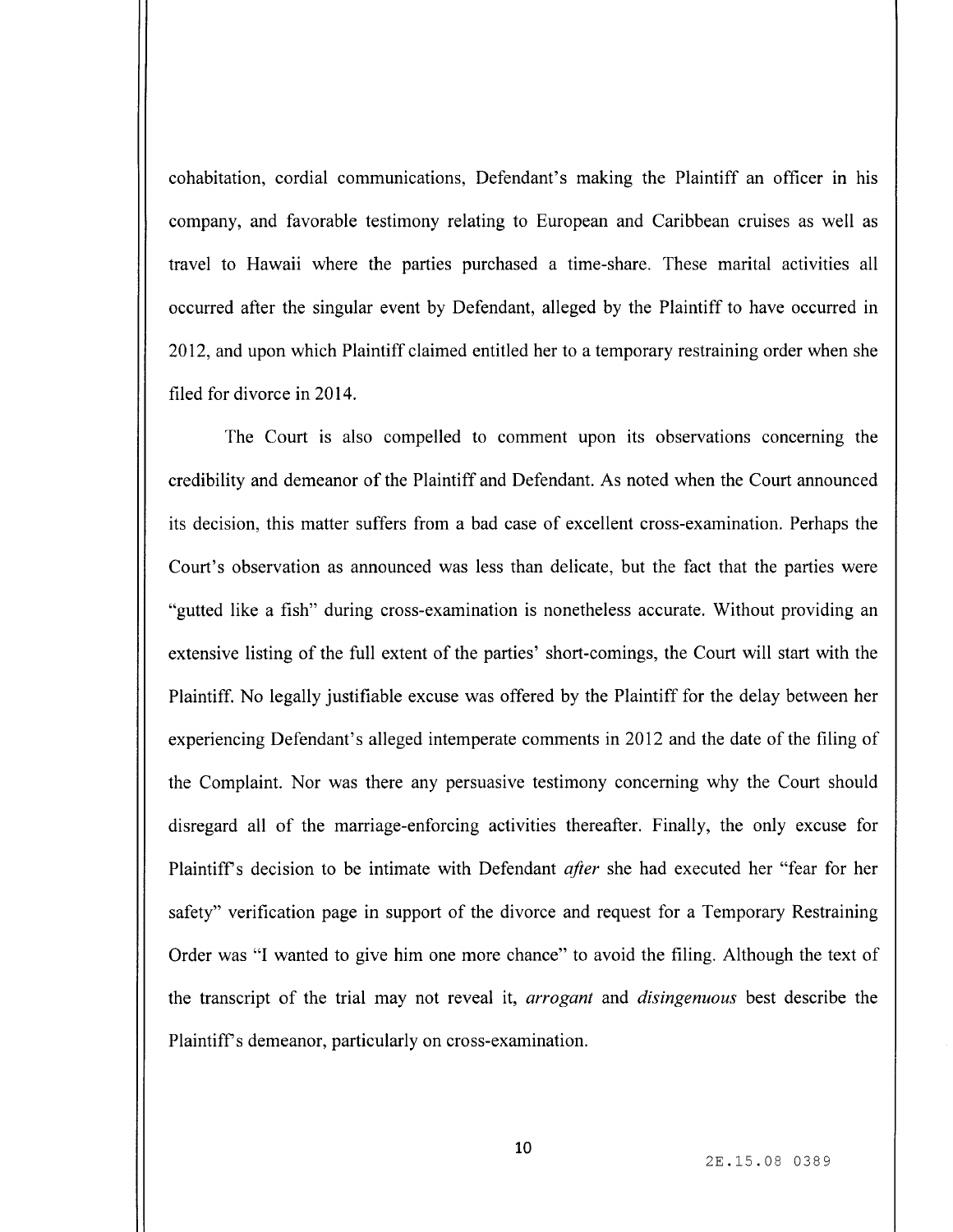As was also noted when the Court announced its ruling from the bench, the Defendant's credibility, at least on many issues, was minimal at best. The shell games played with both the safe deposit boxes and bank accounts were simply silly. The evasive and delayed manner in which he answered questions was worse and illustrated his demeanor both during the discovery phase of this litigation and the trial itself. His "mis-statements" on his tax returns, although they benefitted both parties economically, did nothing to enhance his credibility with the Court. Simply stated, the Defendant's complimentary statements concerning the Plaintiff were far more persuasive than his criticism.

As a result, neither party carried their respective burden of proof to this Court's satisfaction as to any of the grounds identified in Tenn. Code Ann. § 36-4-101, let alone Tenn. Code Ann. § 36-4-101(11). Neither party was either more or less at fault. Neither party proved entitlement to <sup>a</sup> divorce. Finally, while the Court did observe <sup>a</sup> degree of displeasure between the parties, the Court did not receive credible testimony that the parties' relationship has disintegrated beyond salvaging and that their affection for each other is extinguished. Facing a choice between granting <sup>a</sup> divorce without persuasive proof, legal separation, or dismissal, under the circumstances of this case, dismissal is the appropriate option.

### III. Unclean Hands

Without belaboring the issue much further, if the Court should be found in error concerning dismissal on the basis of the lack of subject matter jurisdiction, and if the Court should be found in error concerning the failure of both parties to prove grounds or otherwise be entitled to a divorce under the statutes discussed above, thus warranting dismissal, the Court further holds that the Complaint and Counter -Claim are dismissed on equitable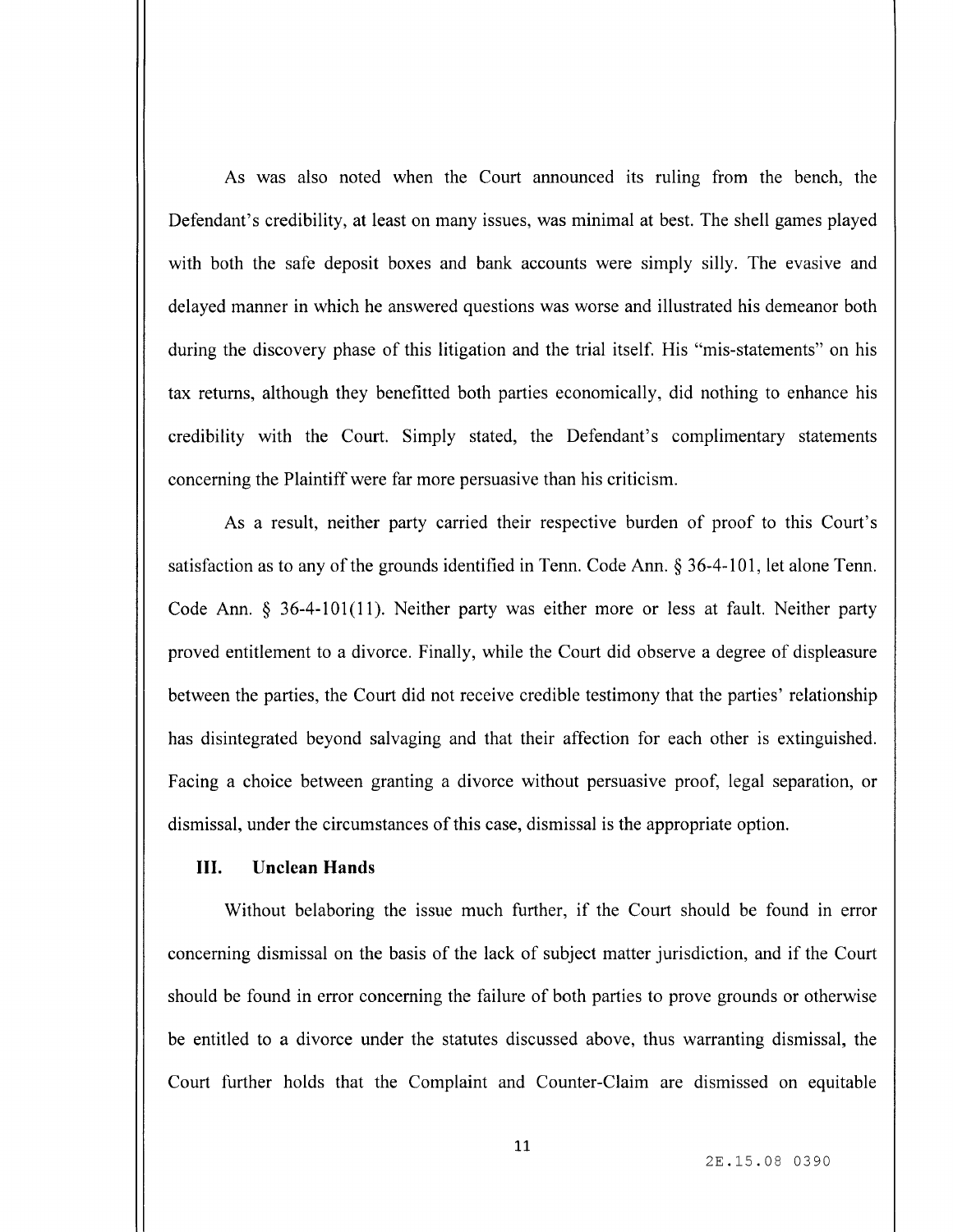grounds, namely, unclean hands. Plaintiff lied when she filed her Complaint and request for Temporary Restraining Order. Requesting extraordinary relief and obtaining an Order from the Court when the litigant knows the underlying basis claimed is untrue is reprehensible, particularly in light of her conduct after she signed the verification page. Fraud upon the Court cannot be ignored, let alone rewarded. Further, Defendant lied about the date of service to justify his accessing a marital safe deposit box. He knew the divorce had been filed when he visited the safe deposit box because he had been served with the Summons and Complaint—thus, potentially secreting or diminishing marital assets in direct contravention of the statutory injunction provided by Tenn. Code Ann.  $\S$  36-4-106(d)(1)(A), which was served with the Complaint—when he filed his Answer and Counter-Claim. His attempt to claim, based solely upon a self-serving notation in his personal calendar that the service was a week later, goes well beyond the straining of credulity.

The Court is cognizant of the reluctance to apply the doctrine of unclean hands in a divorce case. "Except for fraud and deceit upon the court, which are always available as defenses in any court, the clean hands principle does not apply in divorce litigation." Chastain v. Chastain, 559 S. W.2d 933, 934 ( Tenn. 1977). The Court' <sup>s</sup> holding, however, is based upon the " unclean hands" conduct of the parties which is exactly the type of conduct that provides for the doctrine's application: fraud and deceit upon the Court. Litigants that are caught "redhanded" committing perjury and attempting to obtain an unconscionable advantage over his or her adversary should not be allowed relief from the courts in order to protect the integrity of the courts. See Inman v. Inman, No. 89-82-II, 1989 WL 122984, at \*5 (Tenn. Ct. App. Oct. 18, 1989) rev' d on other grounds by Inman v. Inman, 811 S. W.2d 870 (Tenn. 1991).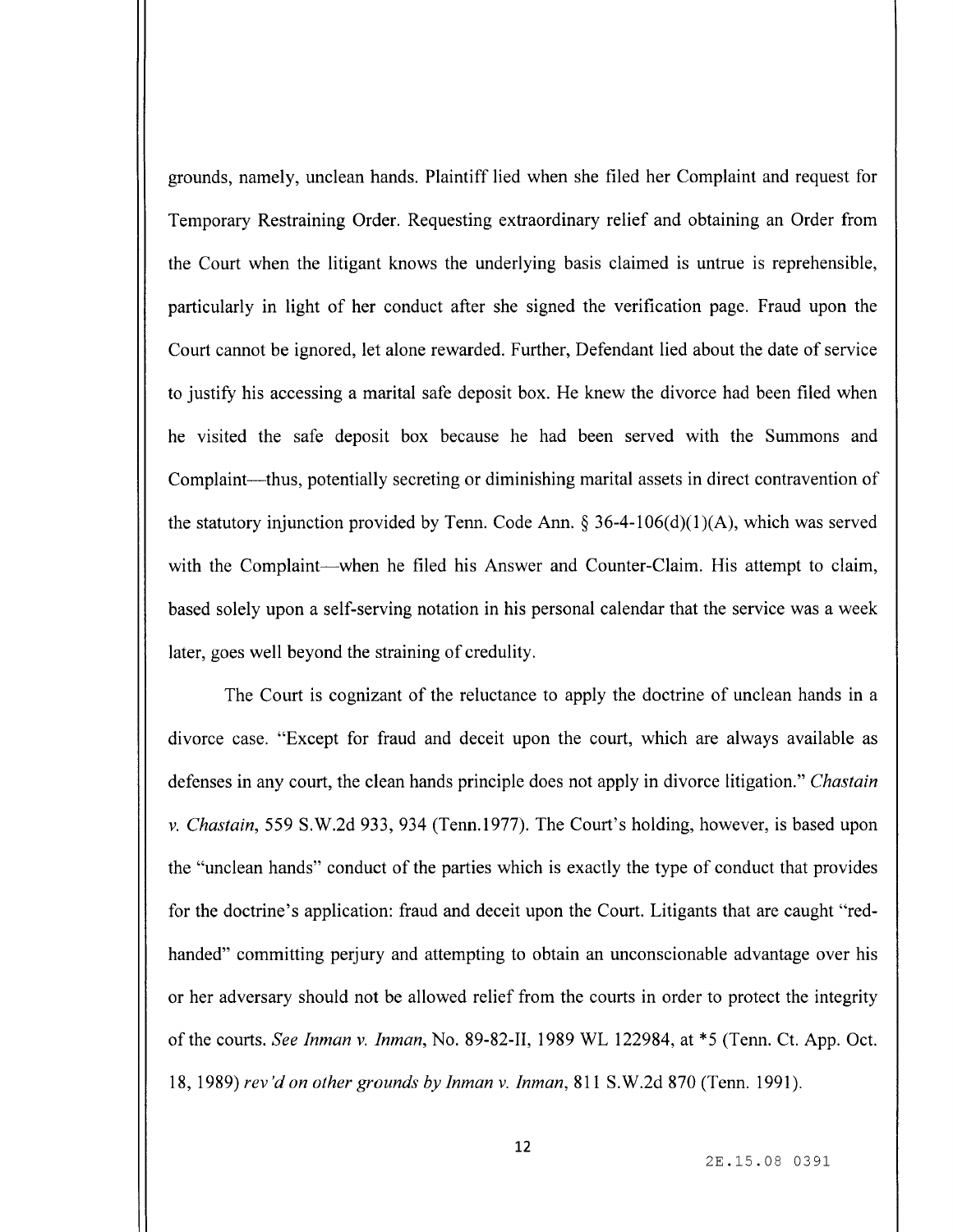The harm arising from the parties' conduct was clearly identified by the parties during the trial. Without going into detail, and should the Defendant be believed, from his perspective the suit was not contemplated or desired. He had no idea that the divorce complaint ( and its request for <sup>a</sup> restraining order) had been executed when he and Plaintiff intimately cohabitated the night before it was filed, and Plaintiff acknowledged her lack of disclosure. As to harm to the Plaintiff, there is no way to determine what Defendant removed from the safe deposit box, but whatever it was, it was likely marital property and removed without consent.

## IV. Non-Compliance with Local Rule 10.01

The Local Rules of Practice for the Eleventh Judicial District (cited "LRCP" pursuant to LRCP 1.04) include Rule 10 dealing specifically with domestic relations matters. LRCP  $10.01(a)$  requires filing financial statements ten  $(10)$  days before trial in all cases where support is an issue. Paragraph 8 of Plaintiff's Complaint and paragraph "d" in her Prayer for Relief made support an issue. Both parties have an affidavit filing requirement. Neither party complied.

LRCP 10.01(b) relates to all divorce cases. It requires the filing, ten  $(10)$  days before trial, of " verified financial statements listing all assets, the date of their acquisition, their purchase price, any encumbrance thereon, and their present market value and all liabilities, including the date of their incurrence, the remaining balance, and the amount of monthly payments thereon." Further, the Rule also requires the parties " file a proposed division of marital property and liabilities, identifying any disputed separate property and jointly executed agreed stipulations." Although the parties entered their "proposals" into evidence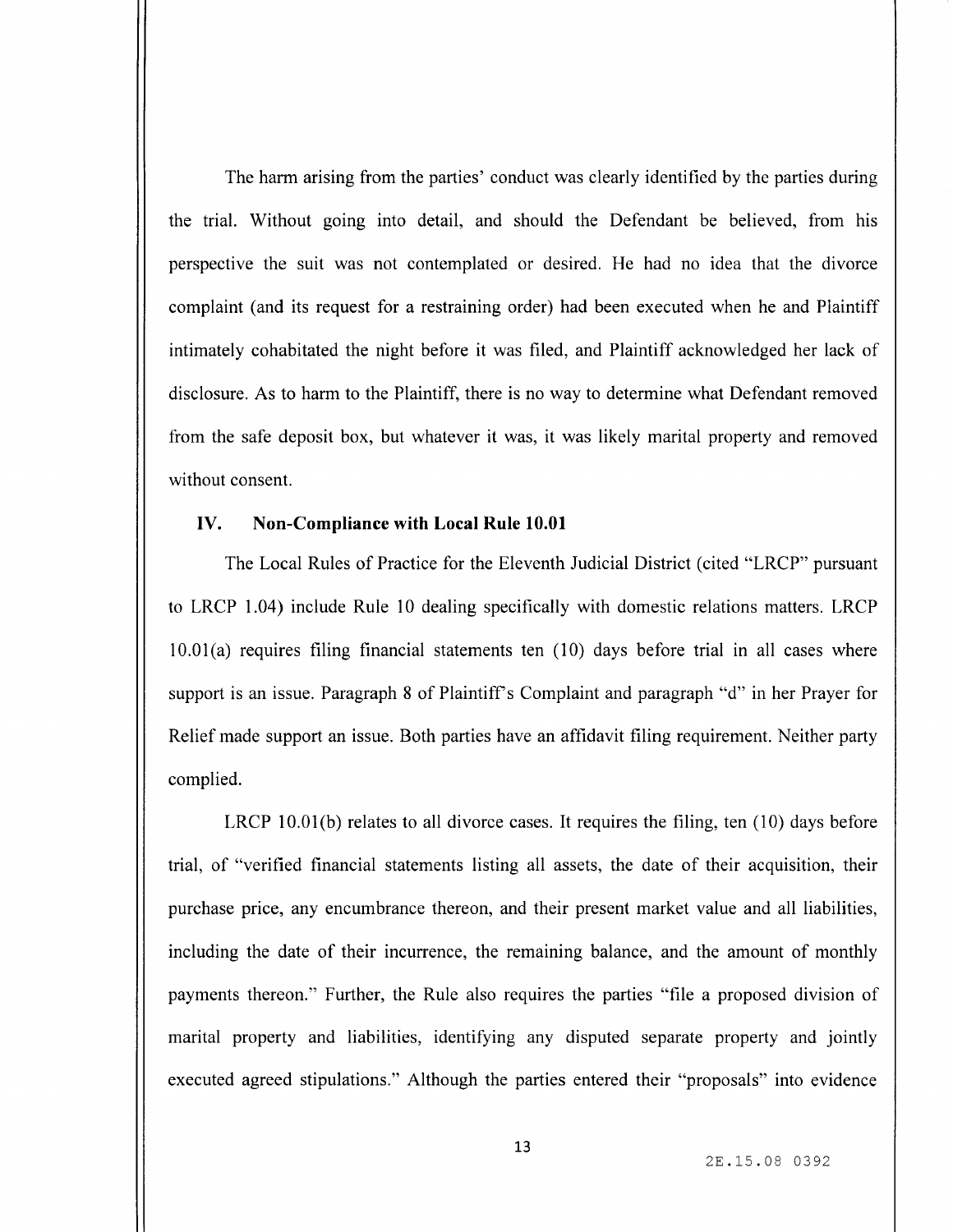during the course of the trial, neither complied with the "at least ten (10) days before trial" requirement.

LRCP  $10.01(c)$  provides the sanctions for non-compliance. Specifically, "Failure to file the statements required herein shall result in dismissal or continuance of the case, entry of default judgment against the non-complying party, or other appropriate sanction in the Court's discretion."

The purpose of LRCP 10.01 should be self-evident, but perhaps a brief discussion is warranted. Certainly compliance with the Rule is of benefit to the parties and their counsel. Not only is trial preparation compelled, but issues in dispute may be narrowed and certainly the duration of the trial is reduced. The additional beneficiary of the parties' compliance is the Court. Maybe, just maybe, having a judge that is prepared for trial should be encouraged. Speculative rumor suggests that a prepared ( but not predisposed) judge might be in an improved position to rule more justly, equitably, and expeditiously. Regardless of the accuracy of this rumor, and setting aside consideration of judicial economy and control, both LRCP  $10.01(a)$  and LRCP  $10.01(b)$  contain the operative word "shall," not "may."

In the present case, with the parties and their witnesses, including the experts, present for trial, continuance of the trial was not the most appropriate sanction. Further, default did not appear the most appropriate sanction in light of the litigation history of this case and in light of this Court's rulings discussed above. As a result, considering the lack of any reasons for the noncompliance being presented and the other holdings in this Memorandum Opinion and Order, dismissal of both the Complaint and the Counter -Complaint is the sanction assessed.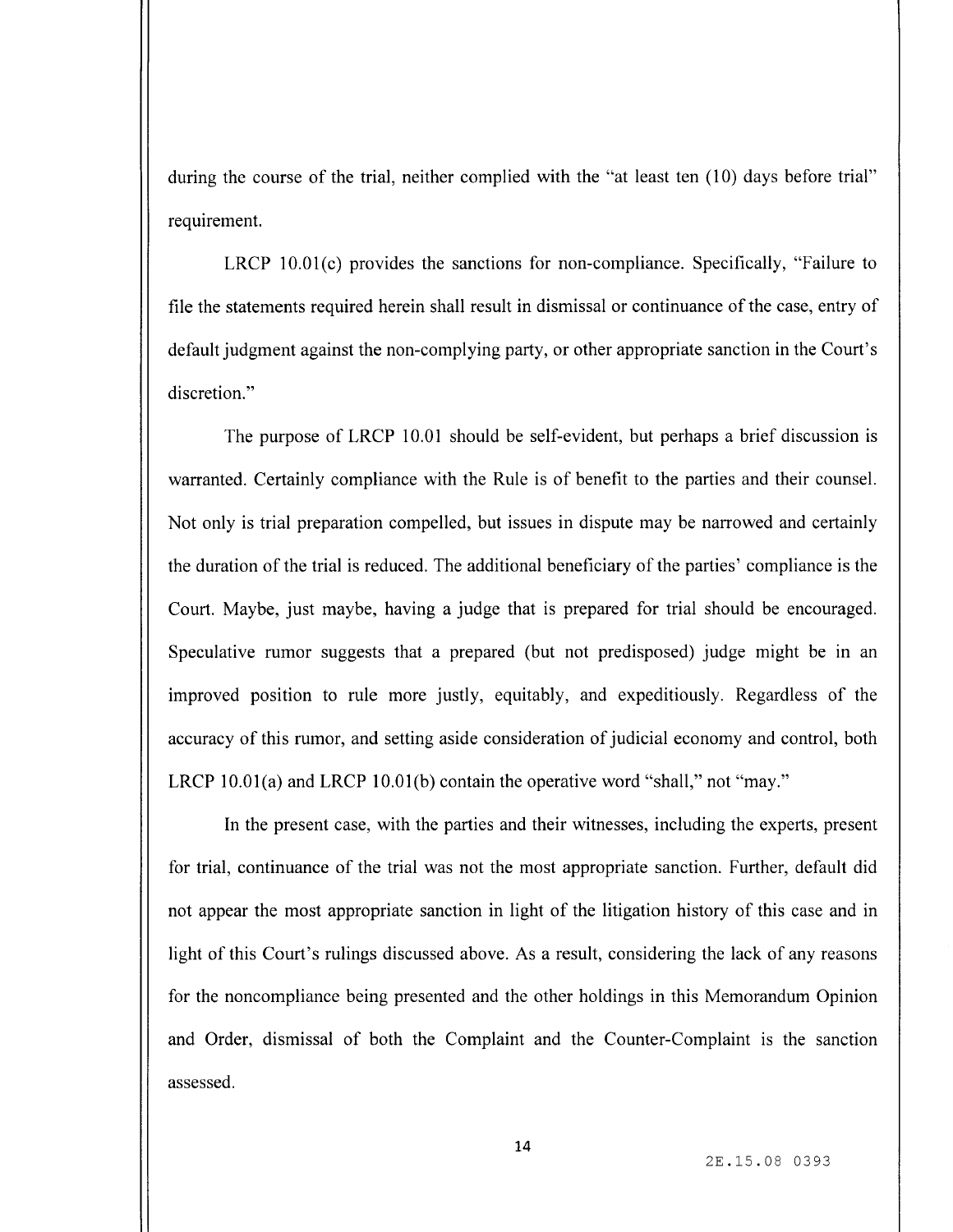## **CONCLUSION**

It has been said that in criminal cases the Court " sees the best of the worst people" and in civil cases the Court " sees the worst of the best people." This case is <sup>a</sup> textbook example of the accuracy of that statement, at least from the civil side. The Court's observations of the specific wrongful conduct of the parties notwithstanding, the Court is of the opinion that outside the confines of this litigation, the parties are truly " good" people. However, within the confines of this case, the divergence between the favorable impression attempted to be presented during direct examination and the opposite impression illustrated during crossexamination (in word, in deed, and in demeanor), cannot be overstated.

Ultimately, based upon the evidence presented at trial and specifically the testimony of the parties themselves, the Court is not convinced that this marriage is irretrievably broken. The duration of the current separation and the distress associated with <sup>a</sup> lengthy trial are certainly obstacles that will need to be overcome. However, the law and the facts govern this decision.

Therefore, for the reasons stated herein above, it is hereby ORDERED, ADJUDGED, and DECREED that:

- 1. The Complaint and the Counter -Complaint are DISSMISSED for lack of subject matter jurisdiction.
- 2. As an alternative basis, the Complaint and the Counter -Complaint are DISMISSED for failure to prove entitlement to relief under Tenn. Code Ann. § 36-4-101 and Tenn. Code Ann. § 36-4-129.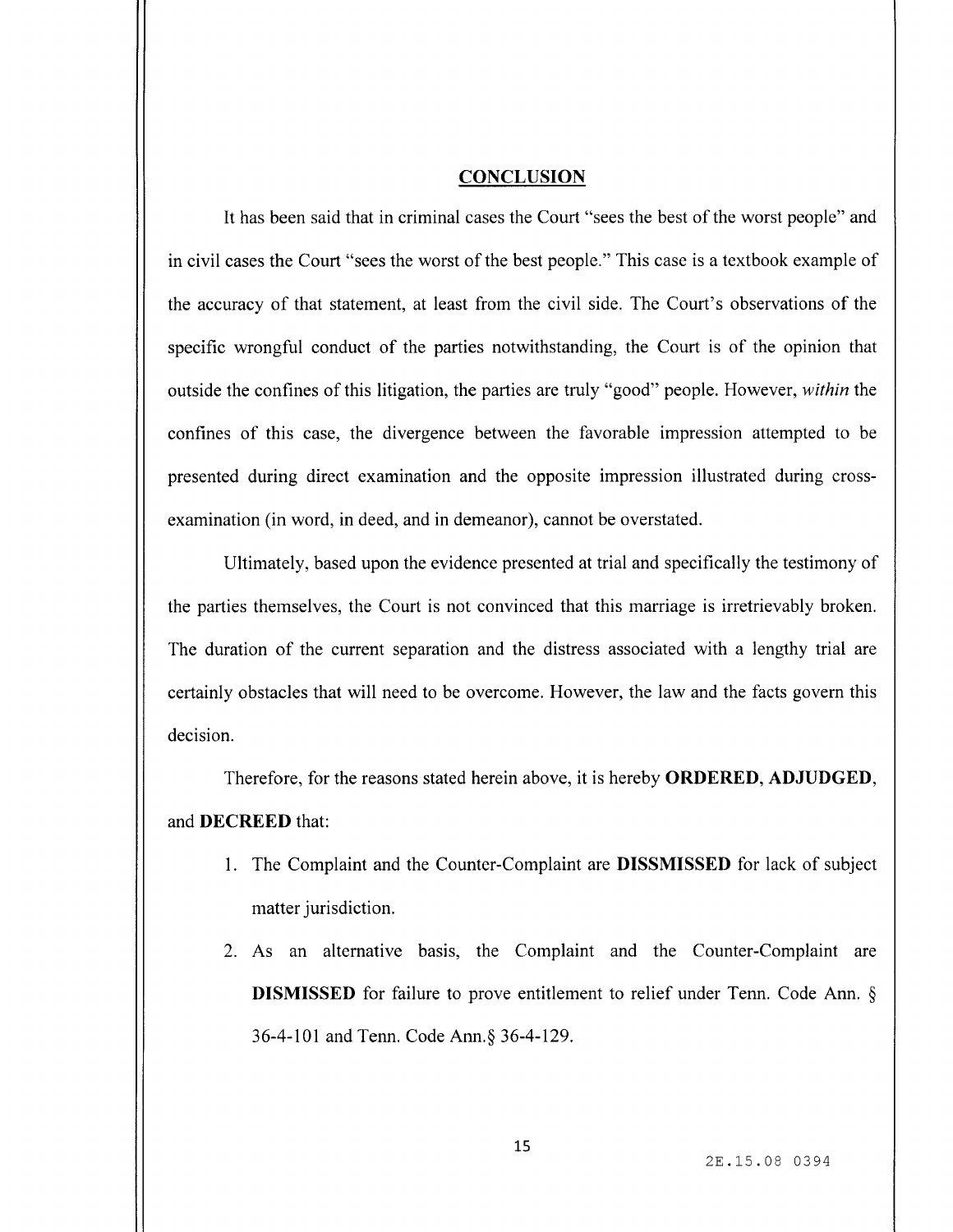- 3. As a further and alternative basis, the Complaint and the Counter -Complaint are DISMISSED pursuant to the doctrine of Unclean Hands as <sup>a</sup> result of the conduct of both parties.
- 4. As a further and alternative basis, the Complaint and the Counter -Complaint are DISMISSED pursuant to LRCP 10.01(c) for the parties' failure to comply with LRCP  $10.01(a)$  and  $(b)$ .
- 5. Costs are taxed equally between the parties.

Enter this  $\frac{\mu}{\sigma}$  day of August, 2015.

JEFFREY M. ATHERTON, CHANCELLOR